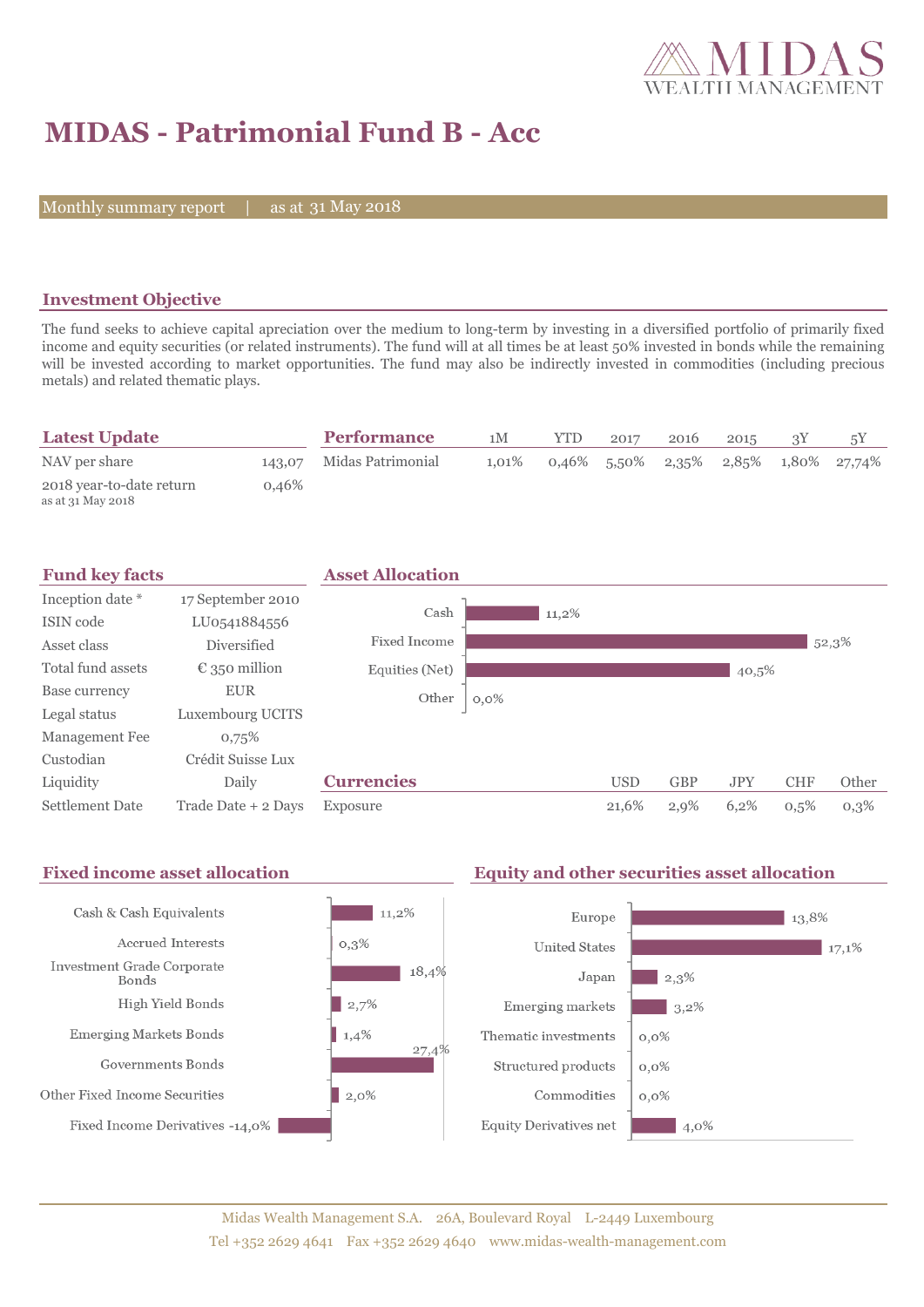

# **MIDAS - Patrimonial Fund B - Acc**

Monthly summary report | as at 31 May 2018

| Top 10 fixed income holdings         | YTM     | Rating     | Weight |
|--------------------------------------|---------|------------|--------|
| DEUTSCHLAND REP : DBR 0 1/2 08/15/27 | $0.3\%$ | AAA        | 5,5%   |
| FRANCE O.A.T.: FRTR 0 1/2 05/25/25   | $0,3\%$ | AA         | 3,2%   |
| BTPS: BTPS 2 02/01/28                | 2,5%    | <b>BBB</b> | 2,7%   |
| BTPS: BTPS 0.9 08/01/22              | 1,4%    | <b>BBB</b> | 2,7%   |
| AGENCE FRANCAISE : AGFRNC 0 1/8 11/1 | 0,2%    | AA         | 2,3%   |
| HELLENIC T-BILL: GTB 0 10/05/18      | 0,8%    | B          | 1,7%   |
| SPANISH GOV'T: SPGB 1.6 04/30/25     | $0.9\%$ | <b>BBB</b> | 1,6%   |
| GAZPROMBANK: GPBRU 3.984 10/30/18    | 1,7%    | $BB+$      | 1,4%   |
| AROUNDTOWN SA: ARNDTN 11/207/15/     | 1,6%    | $BBB+$     | 1,4%   |
| INGENICO GROUP: INGFP 15/8 09/13/24  | 1,8%    | <b>NR</b>  | 1,4%   |

### **Fixed income rating breakdown**



| Sector           | Weight     | <b>Equity sector breakdown</b>                                                                                                                                                                                                   |                                                                                                          |  |  |
|------------------|------------|----------------------------------------------------------------------------------------------------------------------------------------------------------------------------------------------------------------------------------|----------------------------------------------------------------------------------------------------------|--|--|
|                  | 1,0%       | <b>Consumer Discretionary</b>                                                                                                                                                                                                    | 12,4%                                                                                                    |  |  |
| Financials       | 0,9%       | Consumer Staples                                                                                                                                                                                                                 | 9,5%                                                                                                     |  |  |
|                  |            | Energy                                                                                                                                                                                                                           | $1,5,1\%$                                                                                                |  |  |
|                  |            | Financials                                                                                                                                                                                                                       | 16,8%                                                                                                    |  |  |
|                  |            | Health Care                                                                                                                                                                                                                      | 13,0%                                                                                                    |  |  |
|                  |            |                                                                                                                                                                                                                                  | 22,0%                                                                                                    |  |  |
| <b>Materials</b> |            |                                                                                                                                                                                                                                  | 10,4%<br>$6.0\%$                                                                                         |  |  |
|                  |            |                                                                                                                                                                                                                                  |                                                                                                          |  |  |
|                  |            |                                                                                                                                                                                                                                  | $\blacksquare$ 1,0%                                                                                      |  |  |
|                  |            | Real Estate                                                                                                                                                                                                                      | $ 2,1\%$                                                                                                 |  |  |
|                  | Financials | <b>Information Technolog</b><br>Information Technolog 0,8%<br>Information Technolog 0,8%<br>Information Technolog 0,8%<br>Consumer Discretionar 0.8%<br>0,8%<br>0,7%<br>Consumer Discretionar 0,7%<br>Consumer Discretionar 0,7% | Information Technology<br>Industrials<br>Materials<br>Telecommunication $\blacksquare$ 1,5%<br>Utilities |  |  |

### **Top 5 funds and other holdings**

| La Francaise Sub Debt                      | 2,5%    |
|--------------------------------------------|---------|
| Amundi Japan TOPIX ETF                     | 2,3%    |
| Nordea Stable Emerging Markets Equity Fund | 2.0%    |
| MM Convertible Europe                      | $1,5\%$ |